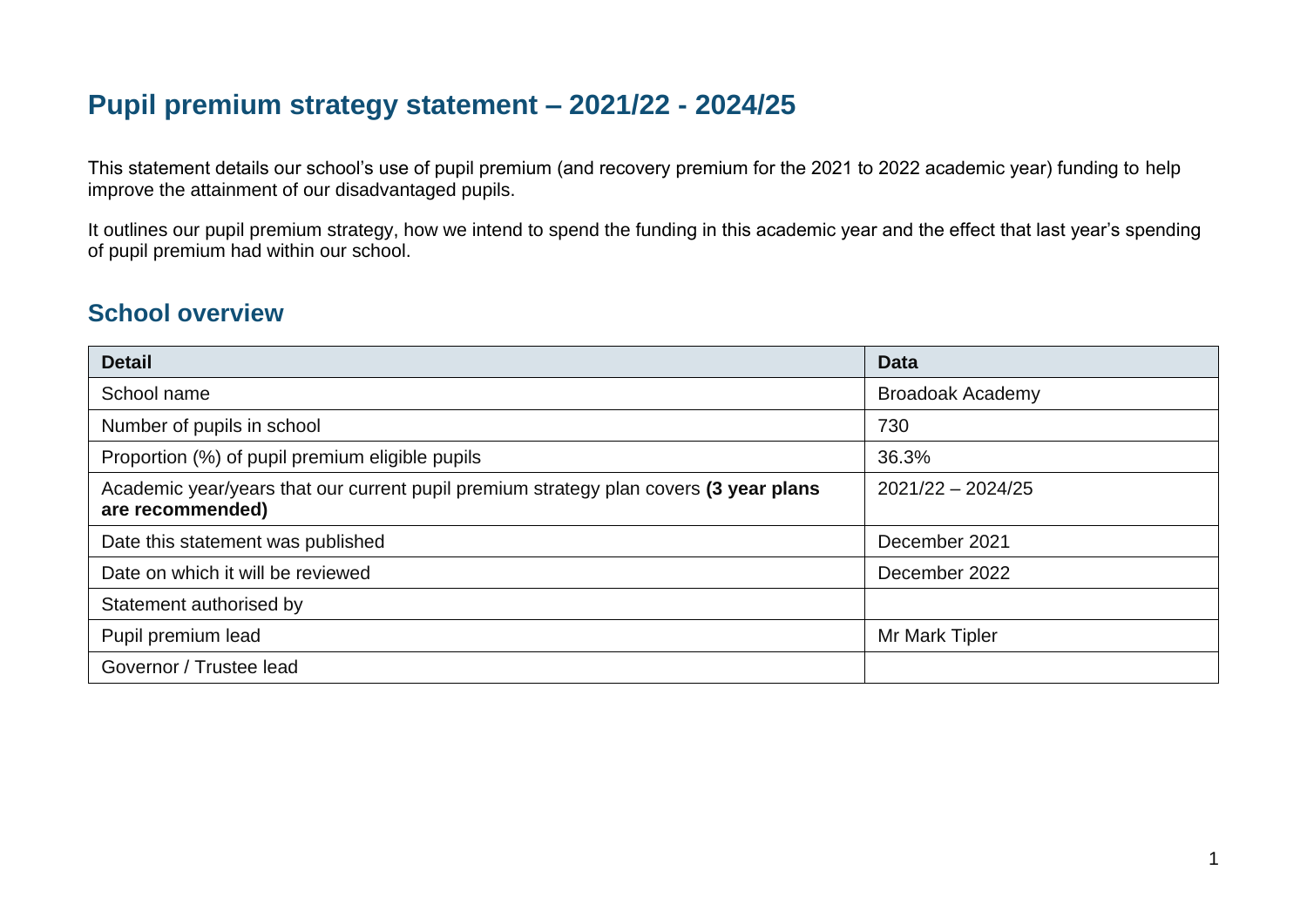# **Funding overview**

| <b>Detail</b>                                                                                                                    | <b>Amount</b> |
|----------------------------------------------------------------------------------------------------------------------------------|---------------|
| Pupil premium funding allocation this academic year                                                                              | £ 247,000     |
| Recovery premium funding allocation this academic year                                                                           |               |
| Pupil premium funding carried forward from previous years (enter £0 if not applicable)                                           | £             |
| Total budget for this academic year                                                                                              | £ 247,000     |
| If your school is an academy in a trust that pools this funding, state the amount<br>available to your school this academic year |               |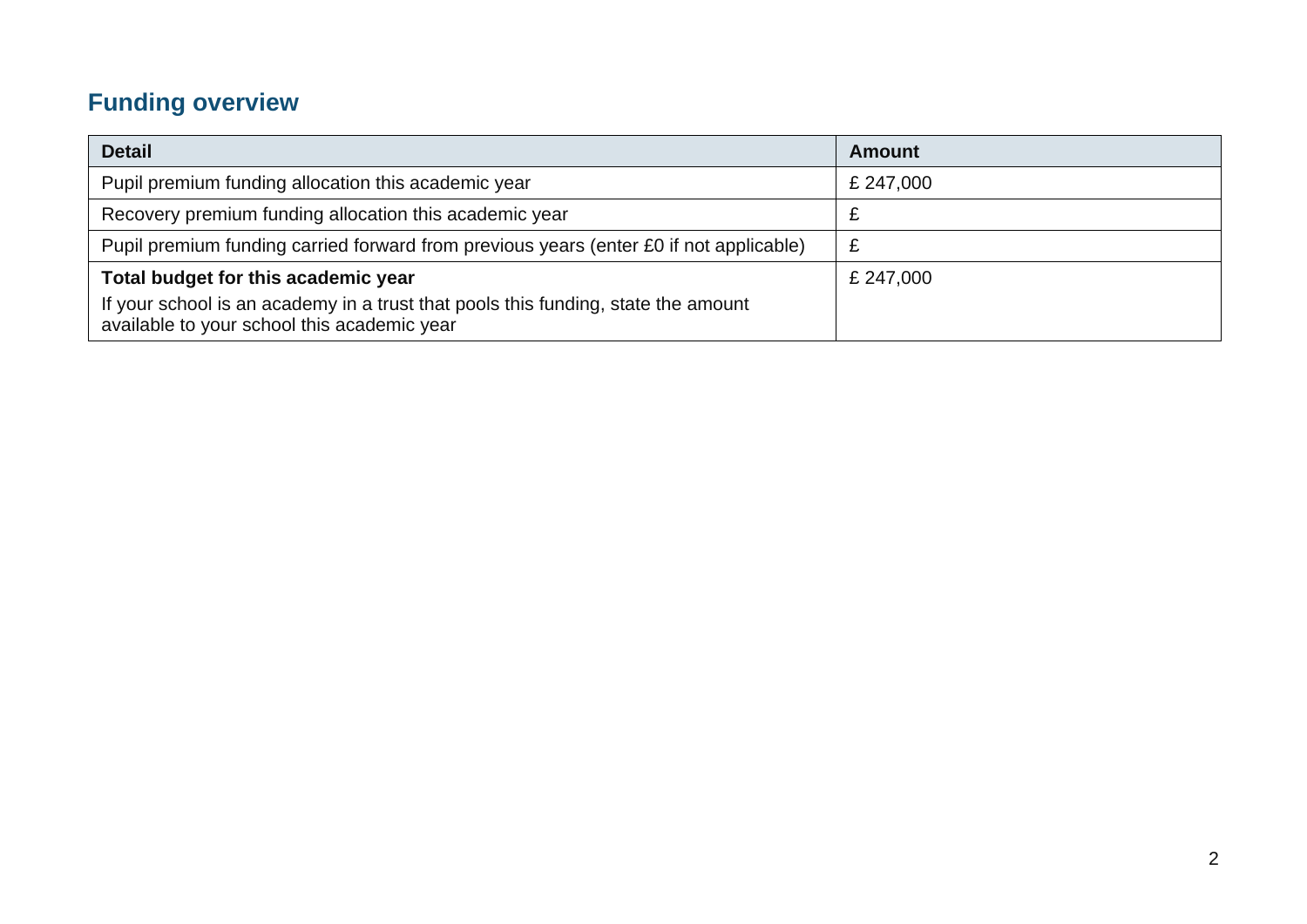# **Part A: Pupil premium strategy plan**

### **Statement of intent**

**At Broadoak Academy (BA), our objectives for disadvantaged students align with the Cabot Learning Federation intent and values. We intend to use the Pupil Premium funding to help improve the life chances of our students who have experienced disadvantage and to support them in achieving outcomes that are at least in-line with their peers both locally and nationally. At BA, our objectives include:** 

- Attendance for disadvantaged students is in-line with non-disadvantages students and above national average.
- Students who have experienced dis-advantage will feel a sense of belonging at various levels within the academy.
- The taught and wider curriculum will prioritise students who have experienced disadvantage to ensure that the make progress at least in line with their peers.
- Quality first teaching so that students who have experienced disadvantage achieve outcomes in line with or exceeding their nondisadvantaged peers.
- Ensuring that literacy underpins learning in all our classrooms, and we explicitly focus on improving reading, particularly for children from disadvantaged backgrounds. All students should leave as functional readers. There should not be gaps between reading performance of disadvantaged students and their peers when they leave BA.

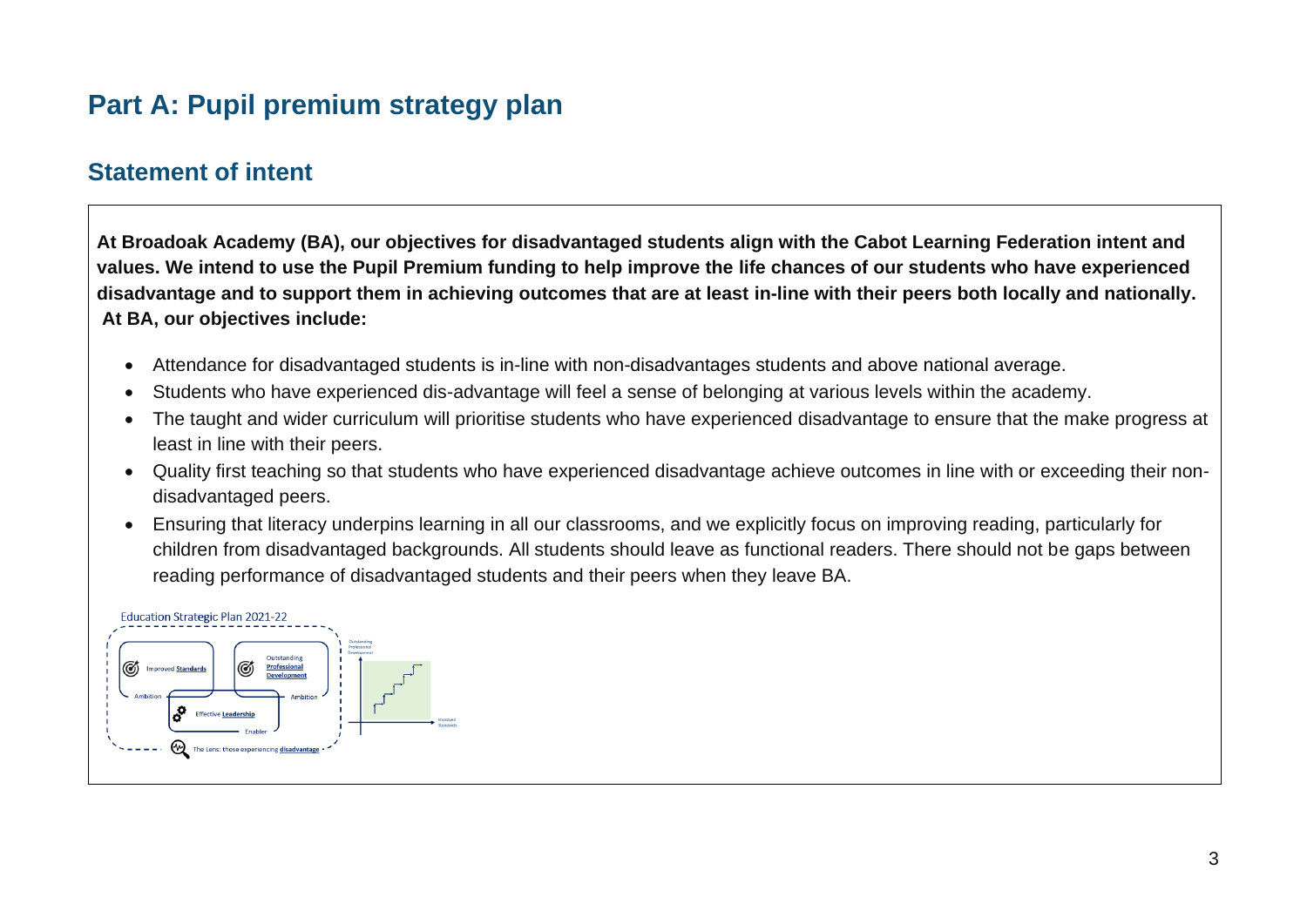# **Challenges**

This details the key challenges to achievement that we have identified among our disadvantaged pupils.

| <b>Challenge</b><br>number | <b>Detail of challenge</b>                                                                                                                                                                                                                       |
|----------------------------|--------------------------------------------------------------------------------------------------------------------------------------------------------------------------------------------------------------------------------------------------|
|                            | During the academic year 2020-21 the attendance of students who have experienced disadvantage was 8.8%<br>lower than their peers.                                                                                                                |
| 2                          | Pupil Premium progress is below national levels with students making -0.73 progress in the last 2019 published<br>results. This was -0.28 lower than the national average for disadvantaged students.                                            |
| 3                          | On average, disadvantaged students have lower levels of reading (compared to the rest of the BA cohort) on<br>entry and do not often undertake wider reading. Reading ages average 5.5 months less on entry than non-<br>disadvantaged students. |
|                            | Exclusions. The number of students who has experienced disadvantage are currently over-represented in<br>exclusion figures.                                                                                                                      |
| 5                          | Quality of Teaching and Learning. Post lockdown, the active engagement in learning of students who have<br>experienced disadvantage was reduced and less than their non-disadvantaged peers (desktop truancy)                                    |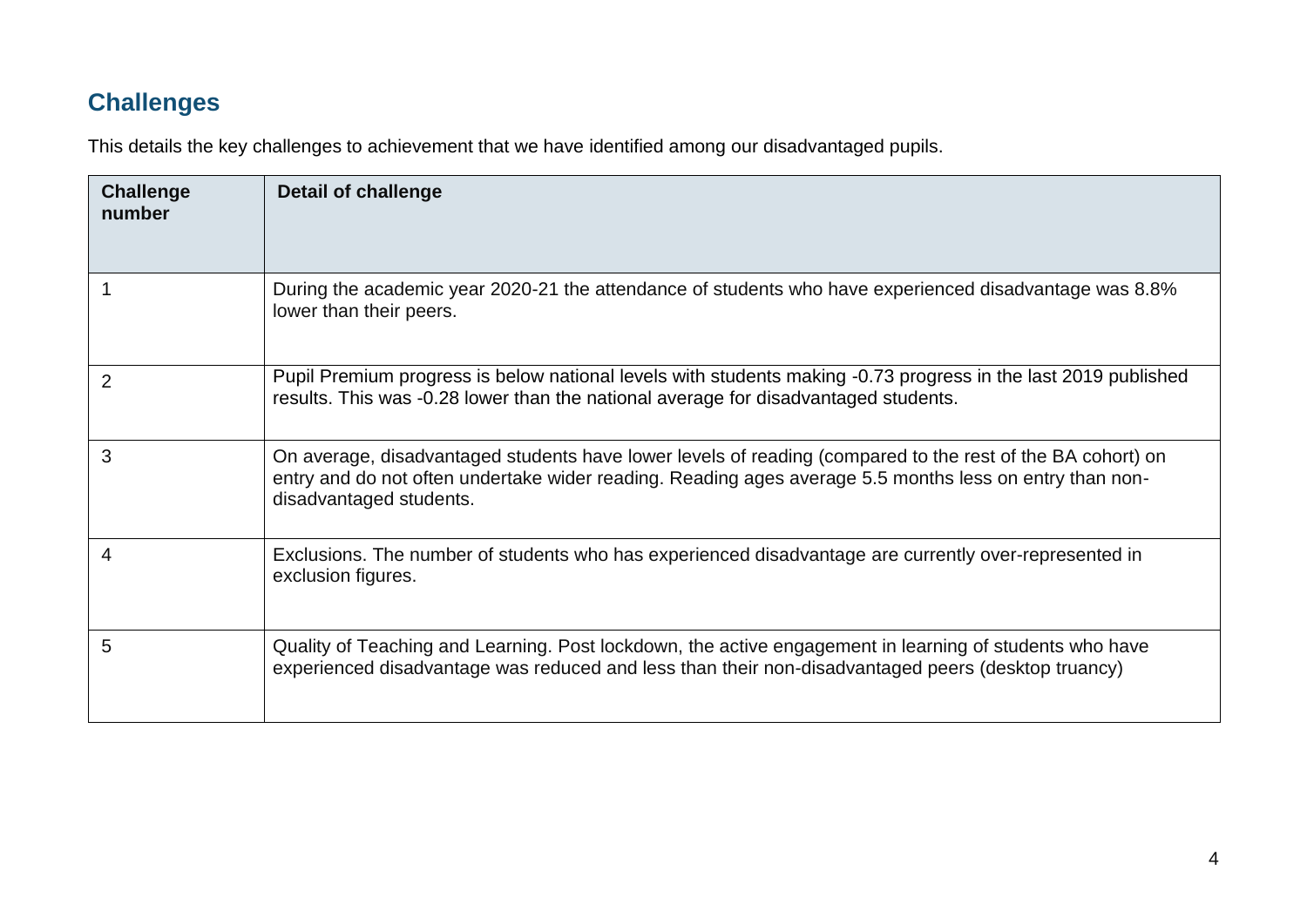## **Intended outcomes**

This explains the outcomes we are aiming for **by the end of our current strategy plan**, and how we will measure whether they have been achieved.

| Intended outcome                                                                                                                                                                     | <b>Success criteria</b>                                                                                                                                                                                                                                           |
|--------------------------------------------------------------------------------------------------------------------------------------------------------------------------------------|-------------------------------------------------------------------------------------------------------------------------------------------------------------------------------------------------------------------------------------------------------------------|
| Attendance for disadvantaged students is in-line with non-disad-<br>vantaged students and above national average.                                                                    | Student attendance is at least 95% with minimal gaps between<br>groups. Persistent Absence is below national with minimal<br>gaps between groups.                                                                                                                 |
| Attainment for students who have experienced disadvantage will<br>in-line with their non-disadvantaged peers.                                                                        | Our academy headline figures are: $p8 + 1$ ; 70% of students<br>achieve 9 – 5 in English and Mathematics; All subjects achieve<br>$70\%$ 5+.<br>There are minimal gaps between groups and cohorts.                                                                |
| Disadvantaged students leave the Academy as functional<br>readers with a standardised reading score in line with the<br>national average.                                            | All Year 11 students leave BA as functional readers.<br>Every child leaves the academy with a standardised reading<br>score above 100.                                                                                                                            |
| Exclusions. The number of students who has experienced<br>disadvantage who are excluded will reduce and not be over-<br>represented in academy figures.                              | Exclusion figures across the academy will reduce, particularly<br>for students who have experienced disadvantage, compared to<br>their peers.                                                                                                                     |
| Quality of Teaching and Learning. Students are regularly held to<br>account for their learning. Students are supported to access<br>learning that focuses on quality first teaching. | Students are questioned throughout lessons, all engage in the<br>process and are able to explain their learning. Students will<br>have silent components of their lessons to retrieve previous<br>lesson learning and demonstrate learning - deliberate practice. |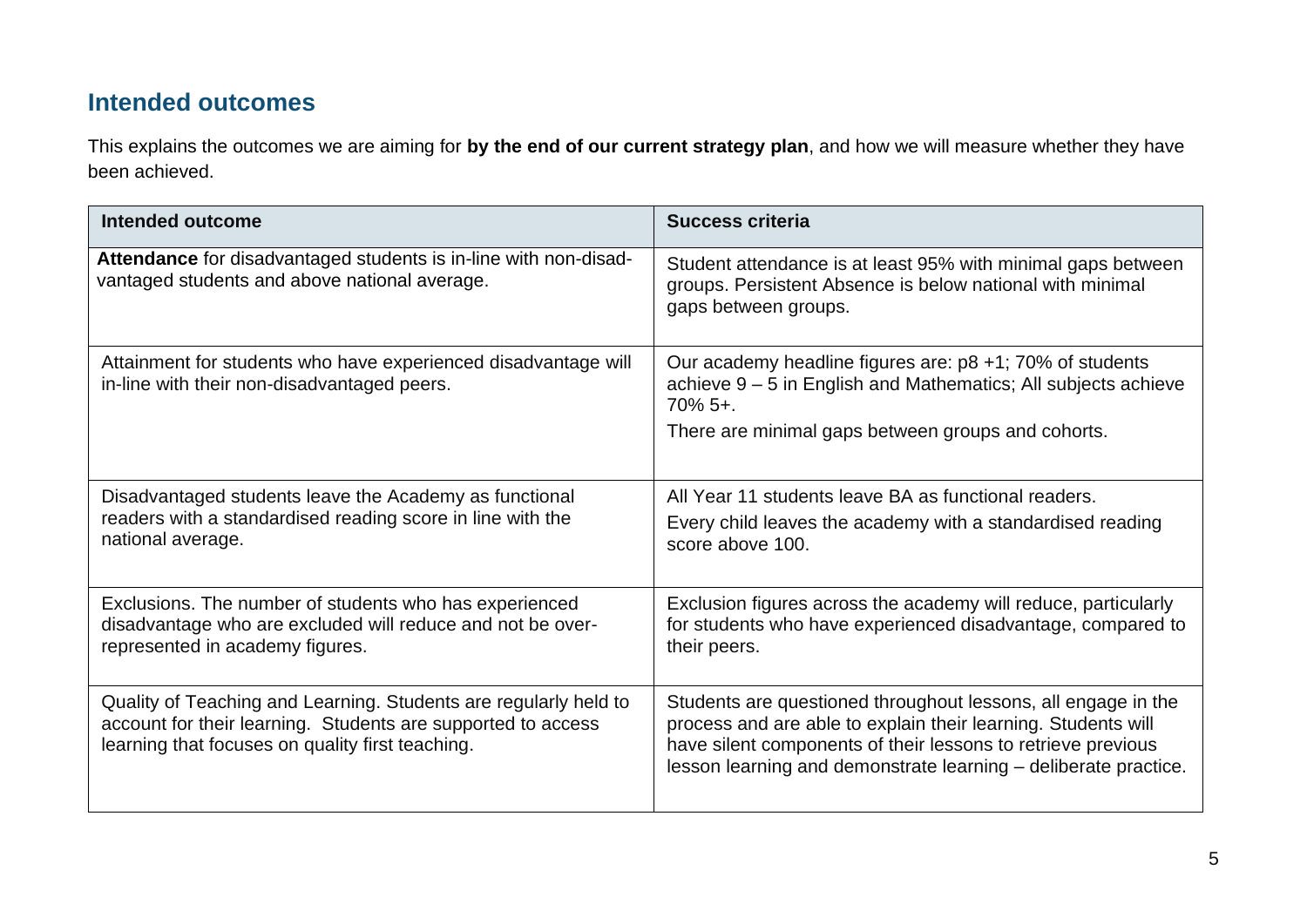## **Activity in this academic year**

This details how we intend to spend our pupil premium (and recovery premium funding) **this academic year** to address the challenges listed above.

#### **Teaching (for example, CPD, recruitment and retention)**

Budgeted cost:

| <b>Activity</b>                                              | Evidence that supports this approach                                                                                                                                                                                                                                                                                                                                                                                               | Challenge number(s)<br>addressed |
|--------------------------------------------------------------|------------------------------------------------------------------------------------------------------------------------------------------------------------------------------------------------------------------------------------------------------------------------------------------------------------------------------------------------------------------------------------------------------------------------------------|----------------------------------|
| Associate Assistant Principal -<br>Teaching and Learning     | <b>Sutton Trust:</b> The effects of high-quality teaching are<br>especially significant for pupils from disadvantaged<br>backgrounds: over a school year, these pupils gain 1.5<br>years' worth of learning with very effective teachers,<br>compared with 0.5 years with poorly performing teachers.<br>In other words, for poor pupils the difference between a<br>good teacher and a bad teacher is a whole year's<br>learning. | 5 & 2                            |
| Associate Assistant Principal -<br><b>Raising Attainment</b> | Co-ordination of appropriate interventions with a particular<br>focus on Year 11 students.<br><b>Education Endowment Foundation: small group tuition</b><br>$+4$ months<br><b>Education Endowment Foundation: Mentoring +2</b><br>months                                                                                                                                                                                           | 2                                |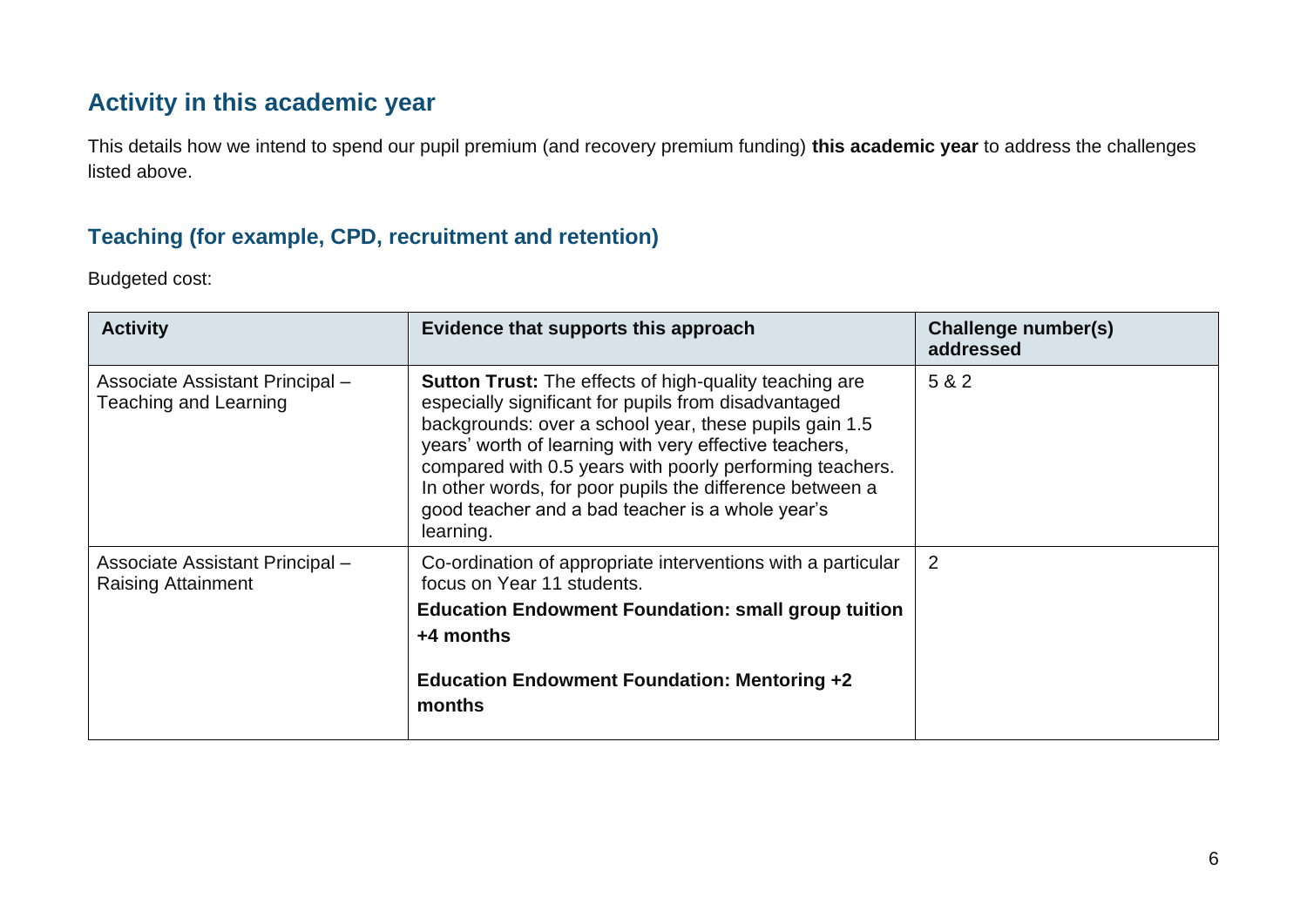## **Targeted academic support (for example, tutoring, one-to-one support structured interventions)**

Budgeted cost:

| <b>Activity</b>                                                                                                                                                                              | Evidence that supports this approach                          | Challenge number(s)<br>addressed |
|----------------------------------------------------------------------------------------------------------------------------------------------------------------------------------------------|---------------------------------------------------------------|----------------------------------|
| <b>Tutoring</b>                                                                                                                                                                              |                                                               |                                  |
| Mentoring<br>Academic coaches to support with<br>small group intervention and<br>mentoring of Year 11 students.                                                                              | <b>Education Endowment Foundation: Mentoring +2</b><br>months | 1 & 2                            |
| <b>CEAIG</b> mentoring<br>To support students to have and<br>realise future aspirations; providing<br>targeted and specific students to<br>secure pathways and eliminate<br>number of NEETs. | <b>Education Endowment Foundation: Mentoring +2</b><br>months | 1 & 82                           |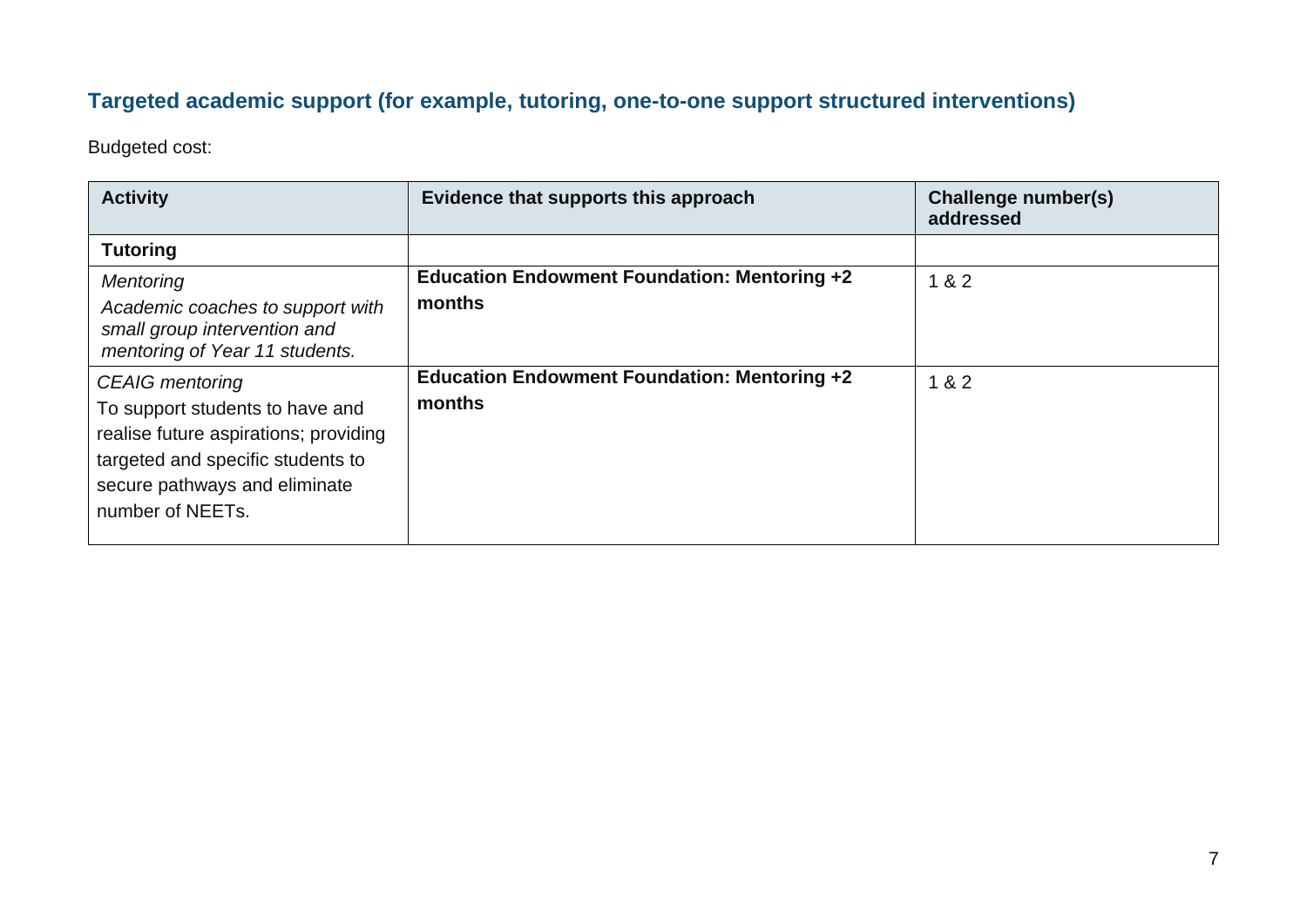## **Wider strategies (for example, related to attendance, behaviour, wellbeing)**

Budgeted cost:

| <b>Activity</b>                                                                                                                                                                                         | Evidence that supports this approach                                                                                                                                                                                                         | <b>Challenge number(s)</b><br>addressed |
|---------------------------------------------------------------------------------------------------------------------------------------------------------------------------------------------------------|----------------------------------------------------------------------------------------------------------------------------------------------------------------------------------------------------------------------------------------------|-----------------------------------------|
| <b>EWO</b><br>Supporting students where the barrier to their achievement<br>is their attendance in school. Working with the student and<br>families to raise aspirations and engagement in education.   | <b>Education Endowment Foundation:</b><br>Parental engagement +3 months                                                                                                                                                                      |                                         |
| <b>PSSA</b><br>Supporting students where the barrier to their achievement<br>is their attendance in school. Working with the student and<br>families to raise aspirations and engagement in education.  | <b>Education Endowment Foundation:</b><br>Parental engagement +3 months                                                                                                                                                                      | $\mathbf 1$                             |
| Extra-curricular<br>Programme of extra-curricular opportunities for all students<br>to access.<br><b>Sports Clubs</b><br>Productions<br>Subject clubs<br>To develop aspirations and sense of belonging. | <b>Education Endowment Foundation:</b><br><b>Extending school time +2 months</b><br><b>Education Endowment Foundation: Sports</b><br>participation +2 months<br><b>Education Endowment Foundation: Art</b><br><b>Participation +2 months</b> | 1 & 2                                   |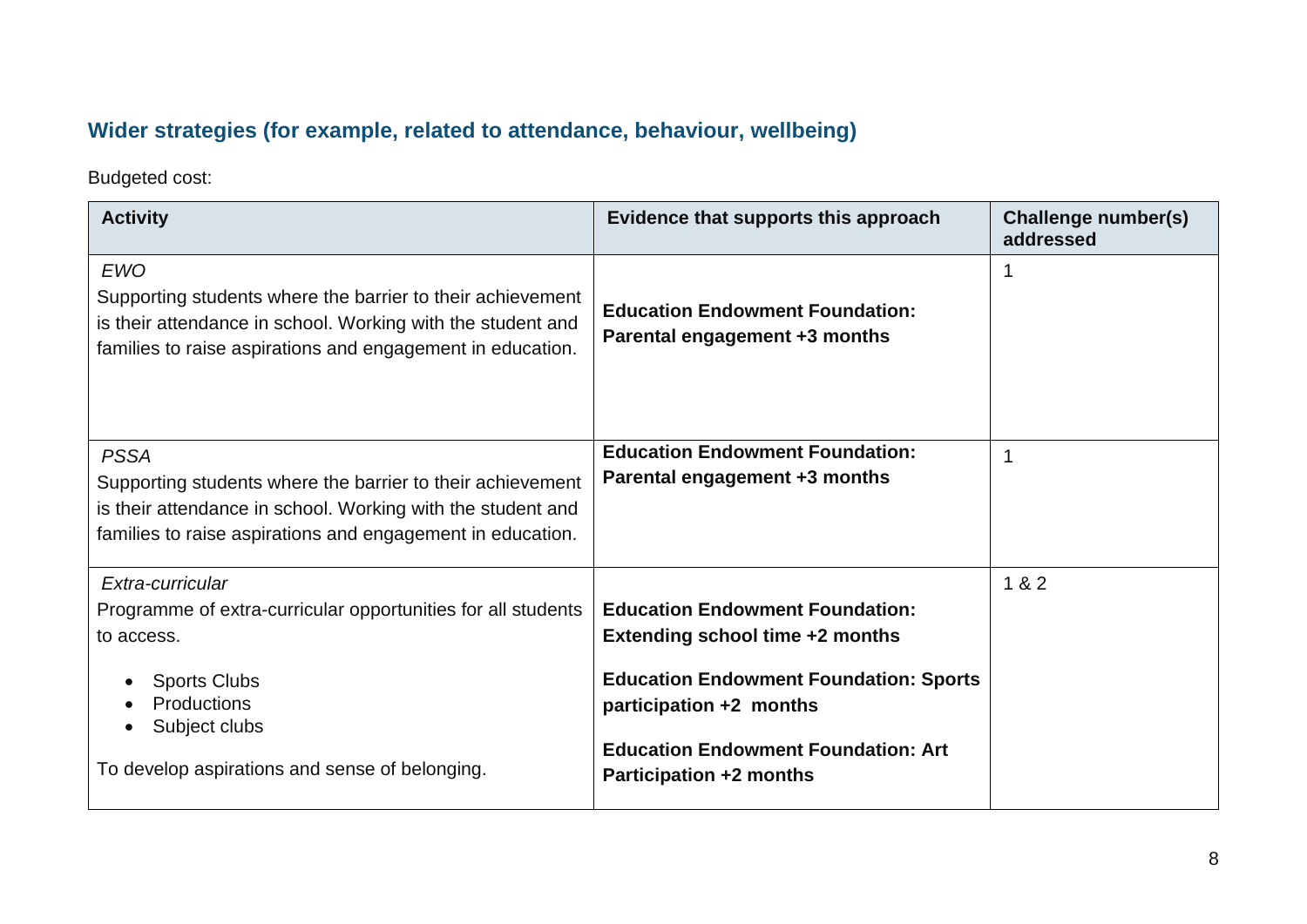| The opportunity to bring some extra-curricular / enrichment<br>choice into the timetabled school day would provide every<br>student with access and opportunity to develop in their<br>area of interest, meet other students, develop their sense<br>of self and belonging to a group/team. |                                                                                   |   |
|---------------------------------------------------------------------------------------------------------------------------------------------------------------------------------------------------------------------------------------------------------------------------------------------|-----------------------------------------------------------------------------------|---|
| Associate Assistant Principal - Behaviour.<br>Implement approaches to developing a positive academy<br>ethos to support improving behaviour across the whole<br>academy which also aim to support greater engagement in<br>learning                                                         | <b>Education Endowment Foundation:</b><br><b>Behaviour Interventions +3months</b> | 4 |

## **Total budgeted cost: £**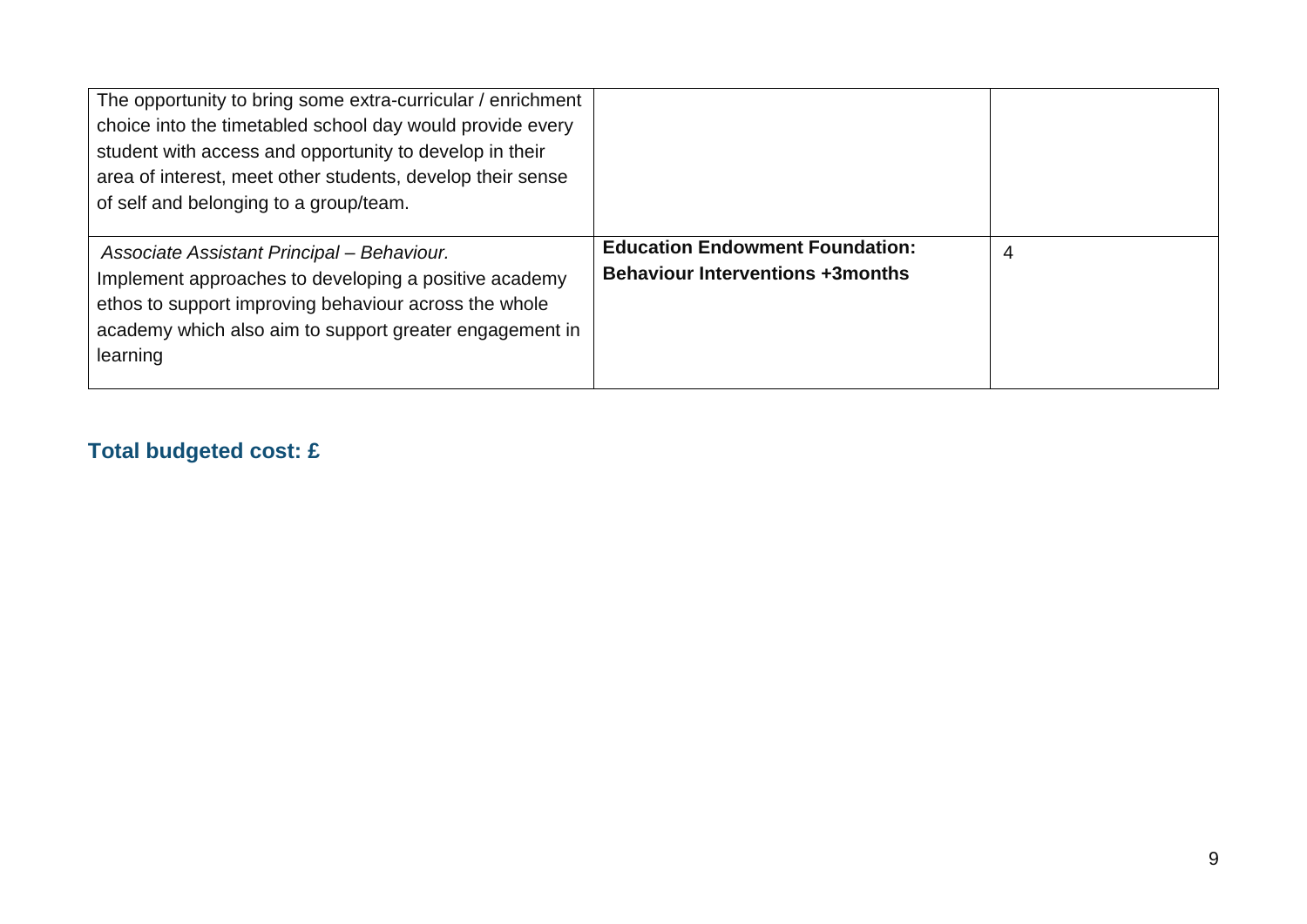# **Part B: Review of outcomes in the previous academic year**

## **Pupil premium strategy outcomes**

This details the impact that our pupil premium activity had on pupils in the 2020 to 2021 academic year.

*Due to COVID-19, performance measures have not been published for 2020 to 2021, and 2020 to 2021 results will not be used to hold schools to account. Given this, please point to any other pupil evaluations undertaken during the 2020 to 2021 academic year, for example, standardised teacher administered tests or diagnostic assessments such as rubrics or scales.*

**Objective: To improve the progress and attainment for PPG students to achieve in line with their peers.**

- **1. To develop a culture of high levels of care for all PPG students**
- Effective use of EWO and PSSA to support families. Supporting students where the barrier to their achievement is their attendance in school. Working with the student and families to raise aspirations and engagement in education. Particularly following the lock-down period additional support was required to facilitate some vulnerable students coming back into the academy. This is demonstrated in the number of students with 0% attendance reducing from 31 students in March 2020 to 9 in April 2020 and 3 in June 2020.
- Aim to support students to have and realise future aspirations; providing targeted and specific students to secure pathways and eliminate number of NEETs. 100% of students in Year 11 had the opportunity for independent careers advice regarding their next steps in education.
- A universal breakfast club offers the opportunity for students to have breakfast at the start of the day and be alert and not hungry when they attend their lessons. Uptake has been low since moving out of bubbles, however a deal has been made with Fareshare and this provision will be re-launched. The pupil premium supports this initiative through staffing and material costs.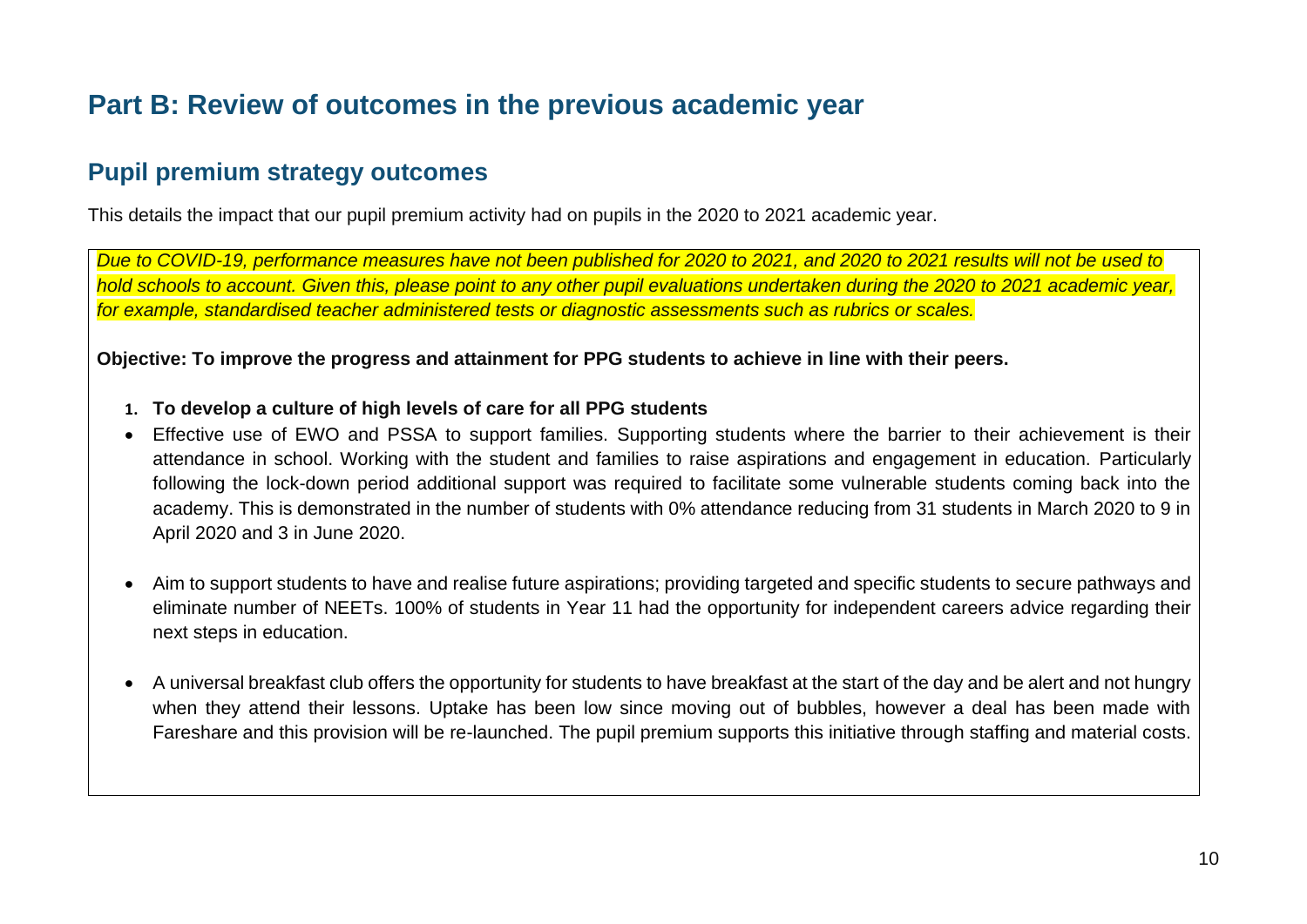- Two School Counsellor's are employed to support student trauma and upset, building resilience and strategies to support long term, particularly managing self and emotions, allowing them to stay in school and access education. Additional funds have been used this year to increase the capacity to support the additional impact of the pandemic. This has supported many students in managing their mental health, accessing the external services that they need and to improve their attendance in the academy.
- The Pupil Premium is used to cover 60% of the salary for our non-teaching Assistant Heads of Upper and Lower school. These colleagues provide pastoral care to all students. They are also members of the attendance team a time ois allocated in their day to call home to all pupil premium students who are not attending on that particular day to support their return to the academy as soon as possible. This has led to a closing of the PP/non-PP gap from 8.8% to 6.5%.

#### **2. To fully embed a curriculum culture of high expectations for all PPG learners**

- Professional Development has been regularly provided and engaged with to support the development of high-quality teaching for PP pupils the day-to-day interactions that take place in and out of the classroom and the different pedagogical approaches used to engage, motivate and challenge learners are vital. Consideration was also given through timetabling to ensure that classes with high numbers of PPG had access to teachers with best track record.
- The pupil premium has supported the BA reading programme. 4 days a week tutors read out aloud a book to students during tutor time, developing the students grasp of language and exposure to language.
- Through the funding of the HLTA and LSA's the pupil premium has been used to support all students who need access arrangements have them. Year 11 and Year 10 are all assessed and appropriate interventions/support put in place as the students normal way of working, this includes the purchasing of specialist equipment. This supports their preparation for and performance in all assessments/exams.

#### **3. To raise the profile of PPG students across the academy**

• The pupil premium has been used to fund the additional working hours for the development of a Pupil Premium Passport for every student who has experienced disadvantage. These in turn have better allow class teachers to know their PP students, to understand their needs and plan specific interventions to support their learning. This has demonstrated impact in the increased knowledge and understanding of who and how to support PP students.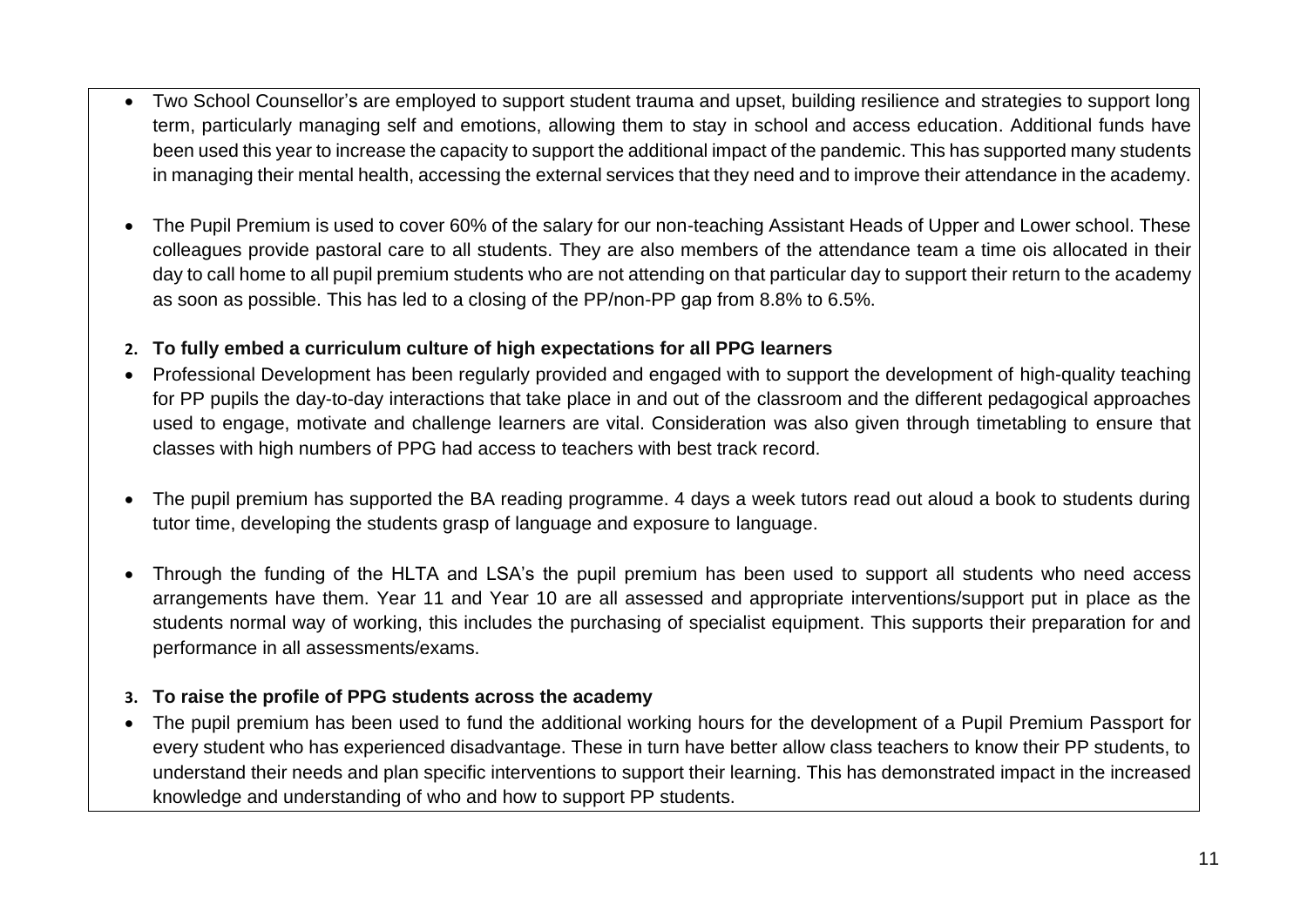• Pupils who qualify for the Pupil Premium are deliberately prioritised in all opportunities and staff must ensure an overrepresentation in all appropriate areas. The Pupil Premium has been used to financially support student access to these opportunities.

#### **4. To remove logistical barriers for PPG students**

- The pupil premium has also been used to support FSM/PP students who do not have full, complete uniform where appropriate to remove this barrier to learning and attending school as well as supporting their self-esteem. This has also supported a raise in uniform standards across the academy.
- The Pupil Premium had been used to ensure that all students (particularly in KS4) have all the materials they need to be successful. Providing parity with peers.
- The Pupil Premium has been used to support access for students to extra-curricular opportunities and to build additional cultural capital.
- **5. To ensure that all students who should be identified as PPG to be so.**
- We supported parents/carers with FSM applications where they needed it. We made direct contact with parents where we knew their circumstances had changed which led to additional applications being made and successful. An incentivised draw led to 50 FSM applications being made and over 20% being successful. This was supported and funded through staffing costs linked with the pupil premium.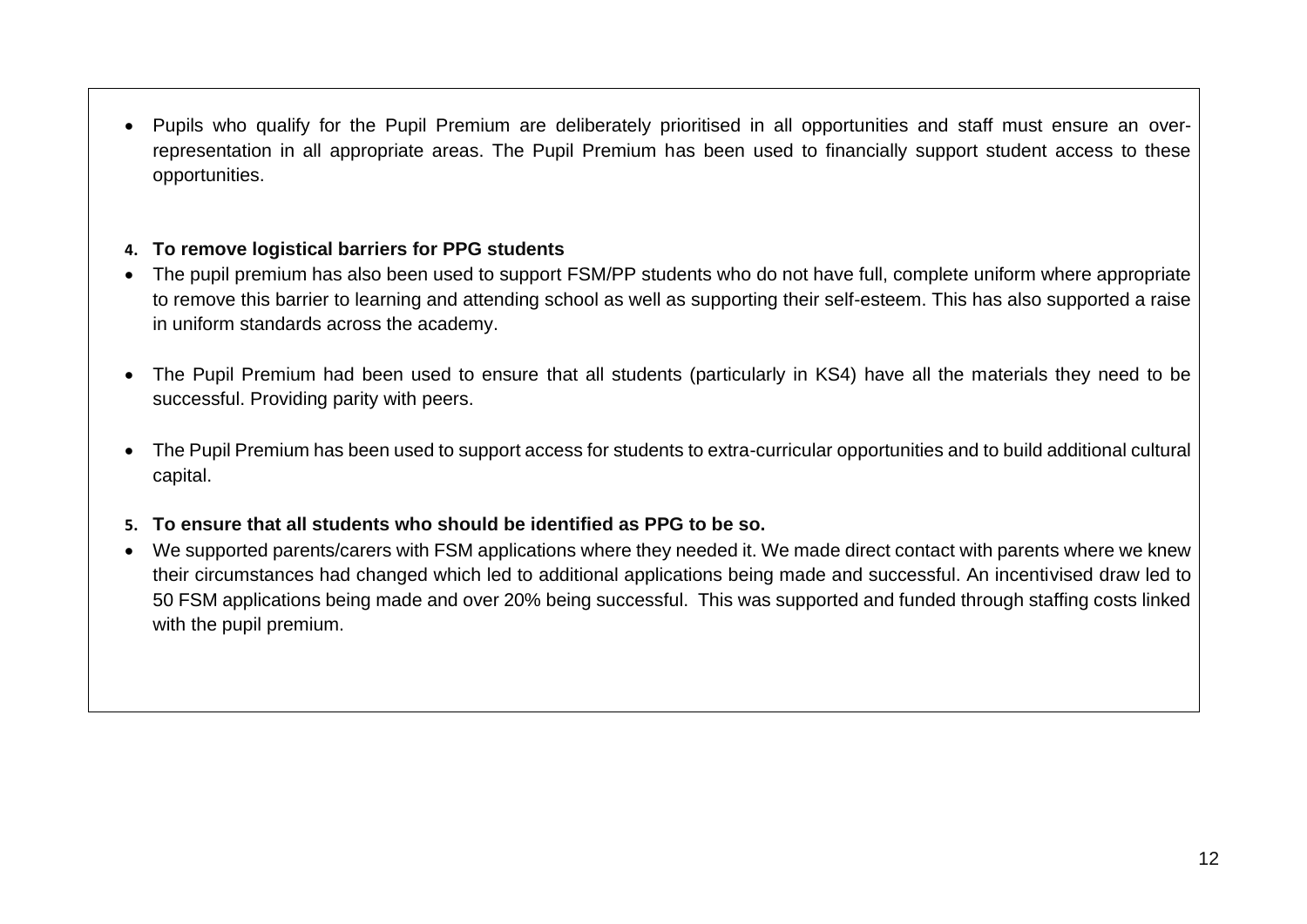## **Externally provided programmes**

*Please include the names of any non-DfE programmes that you purchased in the previous academic year. This will help the Department for Education identify which ones are popular in England*

| <b>Programme</b>                   | <b>Provider</b>                |
|------------------------------------|--------------------------------|
| <b>National Tutoring Programme</b> | <b>Brilliant Club Tutoring</b> |

## **Service pupil premium funding (optional)**

| <b>Measure</b>                                                                    | <b>Details</b> |
|-----------------------------------------------------------------------------------|----------------|
| How did you spend your service pupil premium allocation last<br>academic year?    |                |
| What was the impact of that spending on service pupil premium<br>eligible pupils? |                |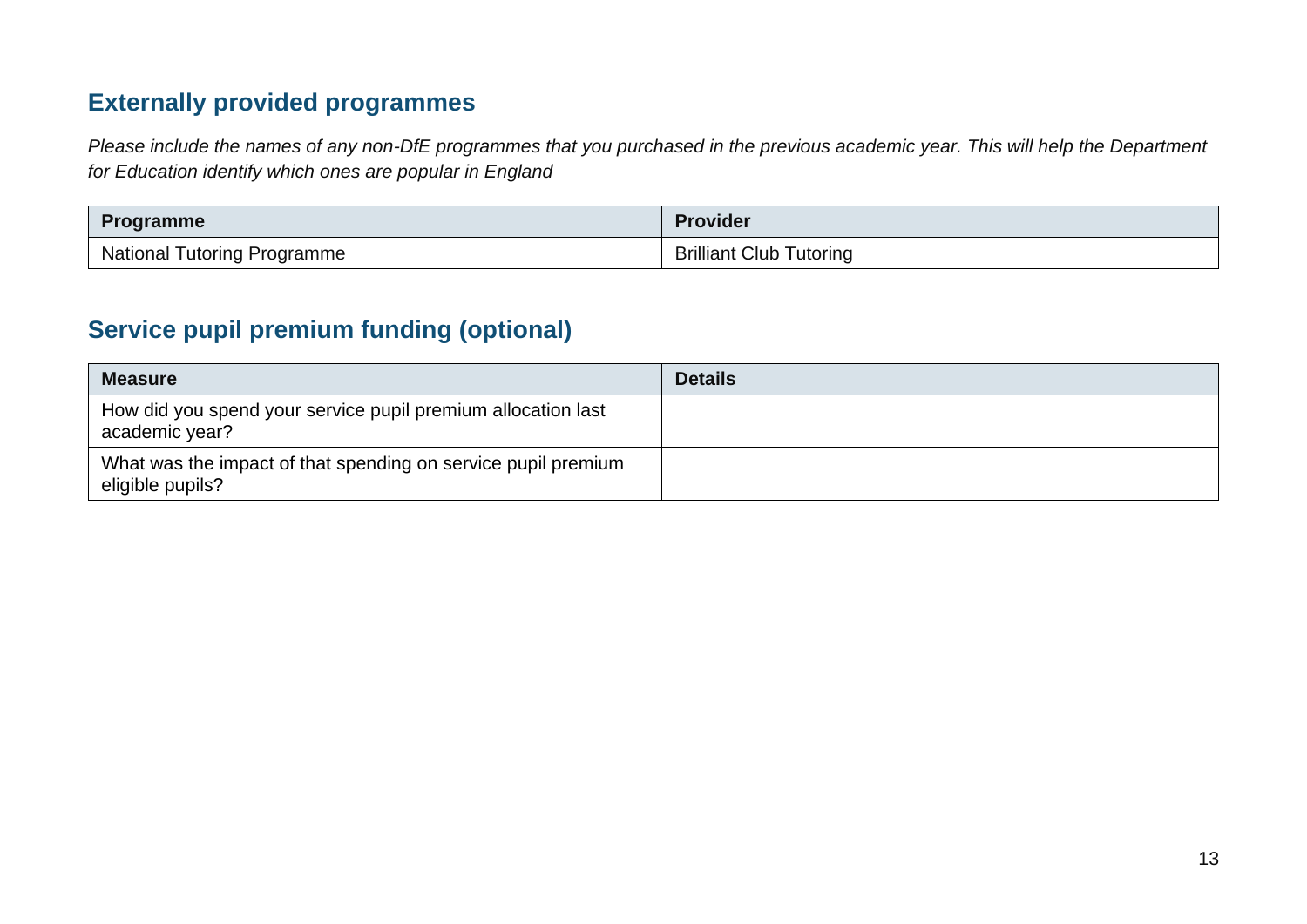## **Pupil Premium Strategy 2021-2024**

## **Objective: To improve the progress and attainment for PPG students to achieve in line with their peers.**

| <b>Strategy</b>                                                        | <b>Tactics</b>   |                                                                                                                                                                                         | <b>Notes</b>                                               |
|------------------------------------------------------------------------|------------------|-----------------------------------------------------------------------------------------------------------------------------------------------------------------------------------------|------------------------------------------------------------|
|                                                                        |                  |                                                                                                                                                                                         |                                                            |
| To develop a culture<br>of high levels of care<br>for all PPG students | <b>Behaviour</b> | Implement approaches to developing a positive academy<br>ethos to support improving behaviour across the whole<br>academy which also aim to support greater engagement in<br>learning   | <b>ST: Behaviour</b><br>Interventions +3months             |
|                                                                        |                  |                                                                                                                                                                                         | <b>CSM</b>                                                 |
|                                                                        | Attendance       | Supporting students where the barrier to their achievement is<br>their attendance in school. Working with the student and<br>families to raise aspirations and engagement in education. | <b>ST: Parental</b><br>engagement +3 months                |
|                                                                        |                  | Effective use of EWO and PSSA to support families.                                                                                                                                      | MAT/Year<br>Leaders/Attendance<br>Team                     |
|                                                                        | Homework         | Implementation of the homework strategy in the academy to<br>ensure provision best supports the learning of all students.                                                               | <b>ST: Homework</b><br>(secondary) +5 months<br><b>MAT</b> |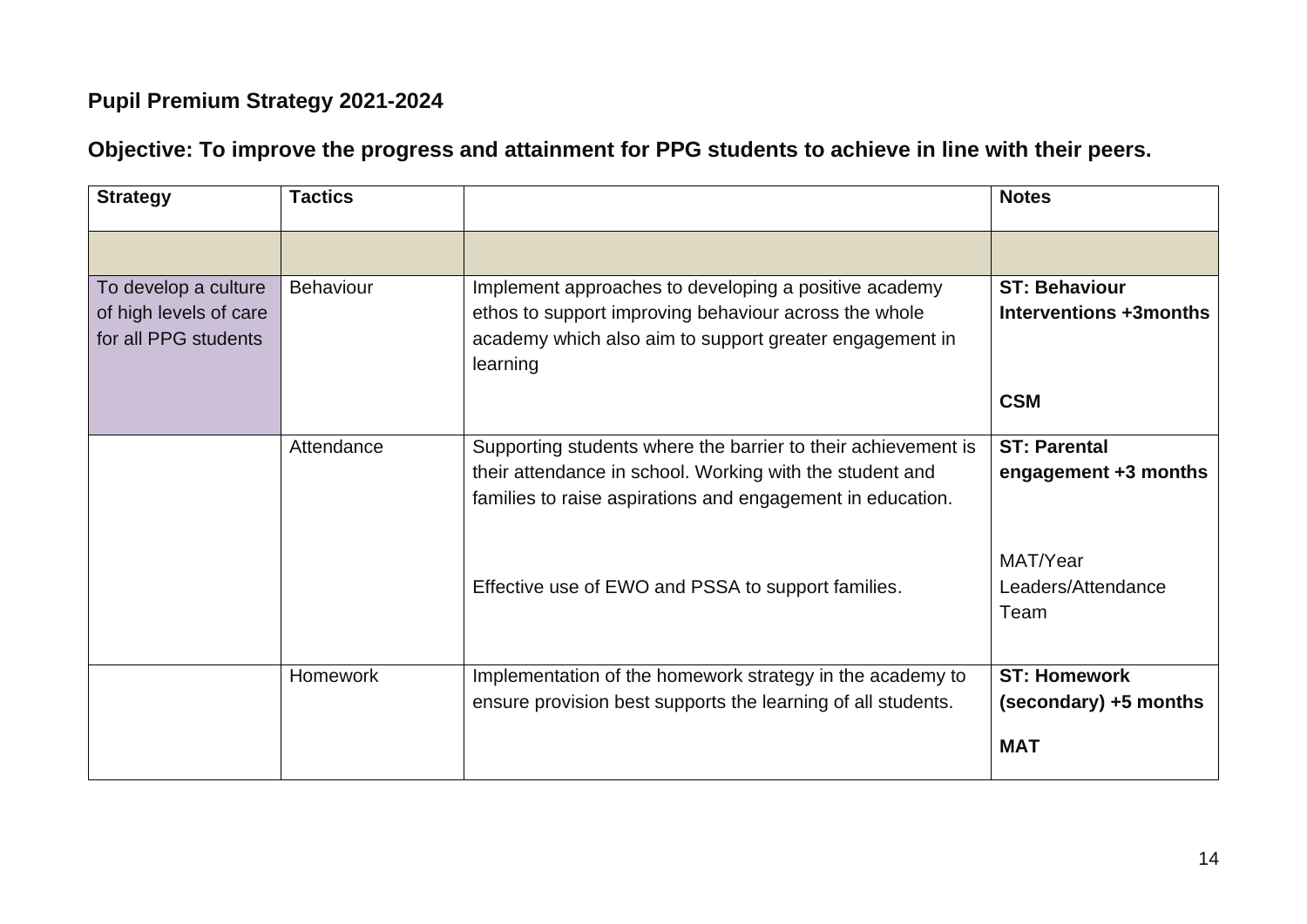| <b>CEAIG</b>          | <b>Careers/College appointments:</b><br>To support students to have and realise future aspirations;<br>providing targeted and specific students to secure pathways<br>and eliminate number of NEETs.               | PPG students prioritised<br>for Careers<br>appointments, college/6th<br>form information<br>appointments. |
|-----------------------|--------------------------------------------------------------------------------------------------------------------------------------------------------------------------------------------------------------------|-----------------------------------------------------------------------------------------------------------|
|                       | Post 16 provider access: Representatives from any local<br>post-16 provider can attend BA on a Monday lunch time to<br>talk to students interested in better understanding the offer<br>available to them          |                                                                                                           |
|                       | <b>WIN Project:</b> To expose students from disadvantaged<br>backgrounds to the possibility of HE through workshops,<br>visits and small group work. Raising aspirations of the<br>students and families involved. | ST: Mentoring +1month<br><b>Afterschool sessions</b><br>+2 months                                         |
|                       | Insight Into Apprenticeships: Opportunity for 15 PP<br>students to develop a greater understanding of the<br>workplace, different apprenticeships that are available and to<br>interact with employers. Year 9.    | Careers Lead / MAT /<br><b>Year Leaders</b>                                                               |
| <b>Breakfast Club</b> | Children who come to school hungry are likely to find that<br>they are able to engage less with the learning and be more<br>distracted/less attentive than their peers.                                            | <b>ST: Behaviour</b><br>Interventions +3<br>months                                                        |
|                       | A universal breakfast club would offer the opportunity for<br>students to have breakfast at the start of the day and be alert<br>and not hungry when they attend their lessons.                                    | <b>MJB</b>                                                                                                |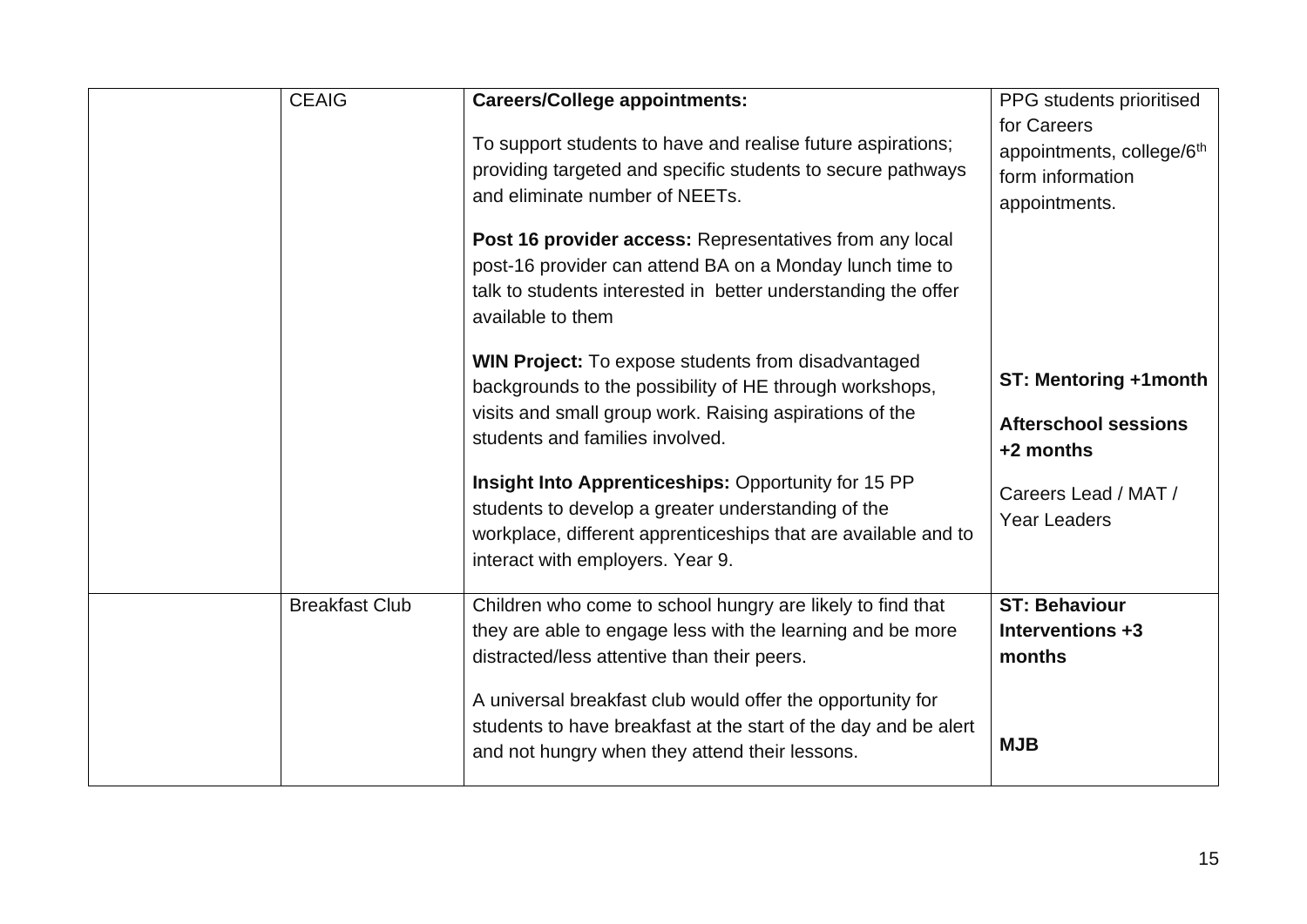|                   | This will support the reduction of pupil hunger, raise<br>punctuality to school, support the development of pupil<br>relationships with each other and adults have a positive effect<br>on their ability to learn.                                                                                              |                                                                                                                               |
|-------------------|-----------------------------------------------------------------------------------------------------------------------------------------------------------------------------------------------------------------------------------------------------------------------------------------------------------------|-------------------------------------------------------------------------------------------------------------------------------|
| Extra-curricular  | Programme of extra-curricular opportunities for all students to<br>access.<br><b>Sports Clubs</b><br>Productions<br>Subject clubs<br>To develop aspirations and sense of belonging.<br>The opportunity to bring some extra-curricular / enrichment<br>choice into the timetabled school day would provide every | <b>ST: Extending school</b><br>time $+2$ months<br>Sports participation +2<br>months<br><b>Art Participation +2</b><br>months |
|                   | student with access and opportunity to develop in their area<br>of interest, meet other students, develop their sense of self<br>and belonging to a group/team.                                                                                                                                                 | <b>KLF/MAT/Faculty</b><br>Leaders                                                                                             |
| Period 7 sessions | P7 classes after school. Possible holiday revision sessions to<br>prepare for external exams.<br>Additional communication / encouragement with PP students<br>to support attendance.                                                                                                                            | <b>ST: Afterschool</b><br>sessions +2 months<br>Small group tuition +4<br>months                                              |
|                   |                                                                                                                                                                                                                                                                                                                 | <b>RGR/JTG</b>                                                                                                                |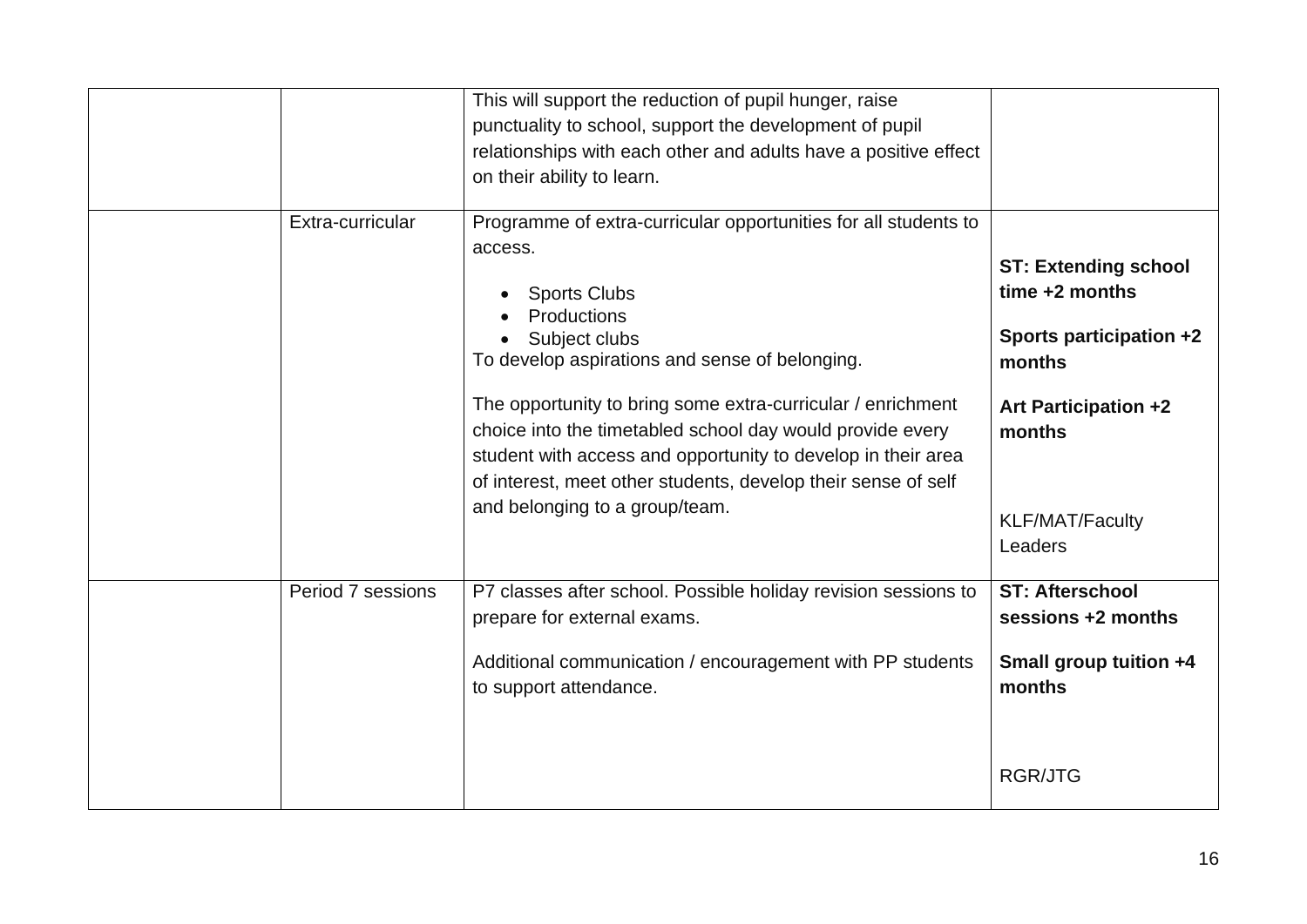|                                                                                        | <b>Staffed Homework</b><br>clubs | H/W opportunities for all students supported by LSAs.<br>Available for students who find H/W difficult or access to H/W<br>a challenge. Access to resources, printers, computers etc.                                                                                                                                                                                                                                                               | ST: Homework +5<br>months<br>Small group tuition +4<br>months<br><b>MAT/SST</b>               |
|----------------------------------------------------------------------------------------|----------------------------------|-----------------------------------------------------------------------------------------------------------------------------------------------------------------------------------------------------------------------------------------------------------------------------------------------------------------------------------------------------------------------------------------------------------------------------------------------------|-----------------------------------------------------------------------------------------------|
|                                                                                        | <b>School Counsellor/s</b>       | The School Counsellor's are employed to support students<br>who are/have experienced trauma and upset, in building<br>resilience and strategies to support long term, particularly<br>managing self and emotions, allowing them to stay in school<br>and access education.                                                                                                                                                                          | <b>ST: Social and</b><br><b>Emotional learning +4</b><br>months<br><b>MAT</b>                 |
|                                                                                        |                                  |                                                                                                                                                                                                                                                                                                                                                                                                                                                     |                                                                                               |
| To fully embed a<br>curriculum culture of<br>high expectations for<br>all PPG learners | High quality<br>teaching         | To ensure high-quality teaching for PP pupils the day-to-day<br>interactions that take place in and out of the classroom and<br>the different pedagogical approaches used to engage,<br>motivate and challenge learners are vital.<br>It relies on assessment and feedback to identify gaps and<br>help students to move on in their learning. It is important to<br>provide both support and challenge in order to enable them to<br>achieve more. | ST: Feedback +8<br>months<br><b>Individualised</b><br>Instruction +3 months<br><b>JCO/DMC</b> |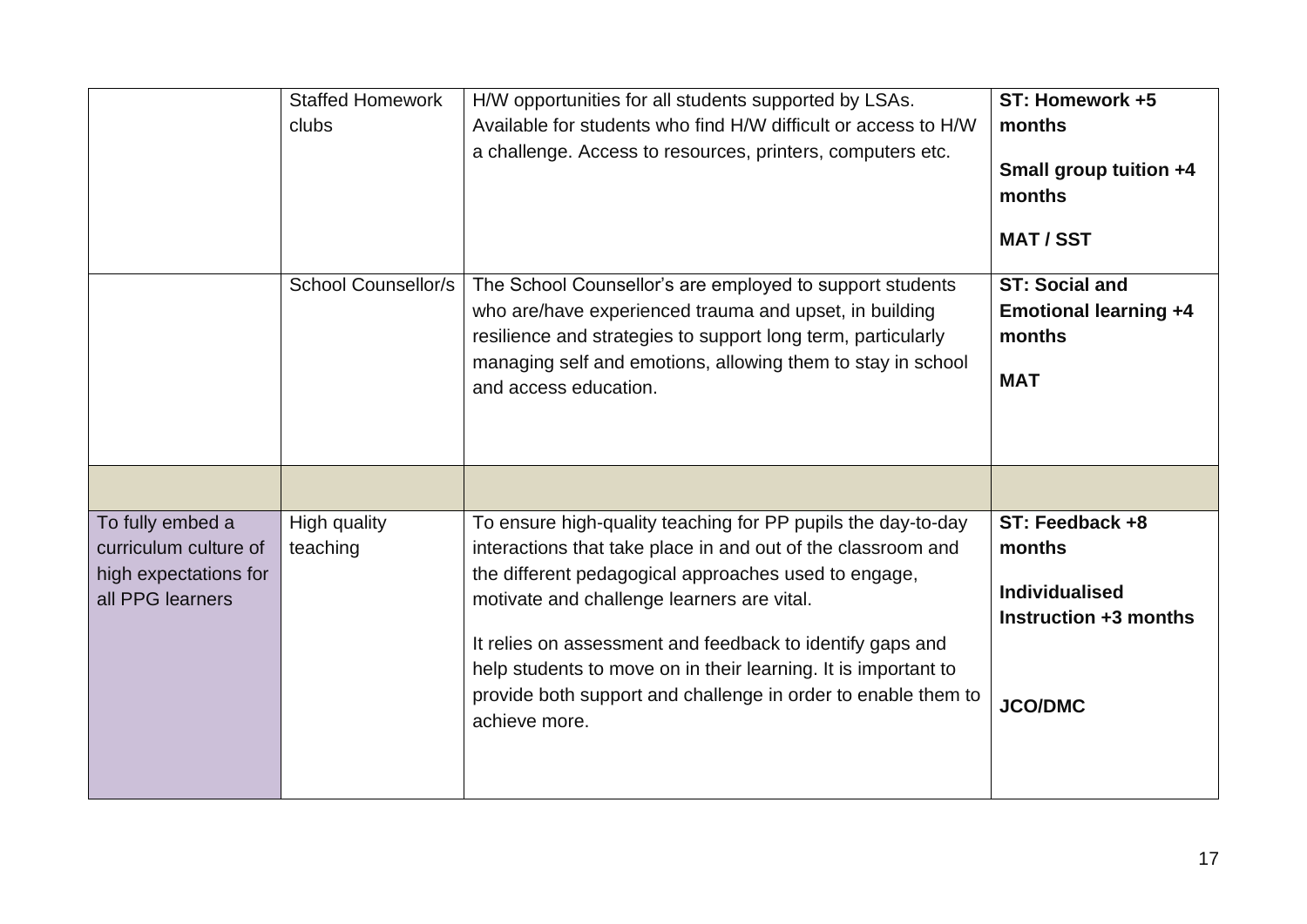| Improve reading                              | BA reading programme. 4 days a week tutors read out aloud<br>a book to students during tutor time.<br>Creating oral and auditory opportunities for students to build<br>on vocabulary.                                              | <b>ST: Oral language</b><br>interventions + 5<br>months<br><b>Phonics +4 months</b><br><b>JEP</b> |
|----------------------------------------------|-------------------------------------------------------------------------------------------------------------------------------------------------------------------------------------------------------------------------------------|---------------------------------------------------------------------------------------------------|
| Ensure effective                             | Ensure that all students who need access arrangements have                                                                                                                                                                          | <b>ST: Teaching</b>                                                                               |
| use of<br><b>SEND/access</b><br>arrangements | them. Year 11 and Year 10 priority. This supports their<br>preparation for and performance in all assessments/exams.                                                                                                                | assistants +1month                                                                                |
|                                              |                                                                                                                                                                                                                                     | <b>BGW</b>                                                                                        |
| Improve<br>assessment<br>readiness           | Programme of exam preparation in place through PSHCE<br>and tutor session in run up to all PPE's and exams.<br>Establishing a routine when preparing for exams will support<br>students in performing to the best of their ability. | <b>ST: Not evidenced by</b><br><b>ST</b>                                                          |
|                                              |                                                                                                                                                                                                                                     | <b>RGR/JTG</b>                                                                                    |
|                                              | Parent information evenings to support parents in preparing<br>their child for exams.                                                                                                                                               | <b>ST: Parental</b><br><b>Engagement +3 months</b>                                                |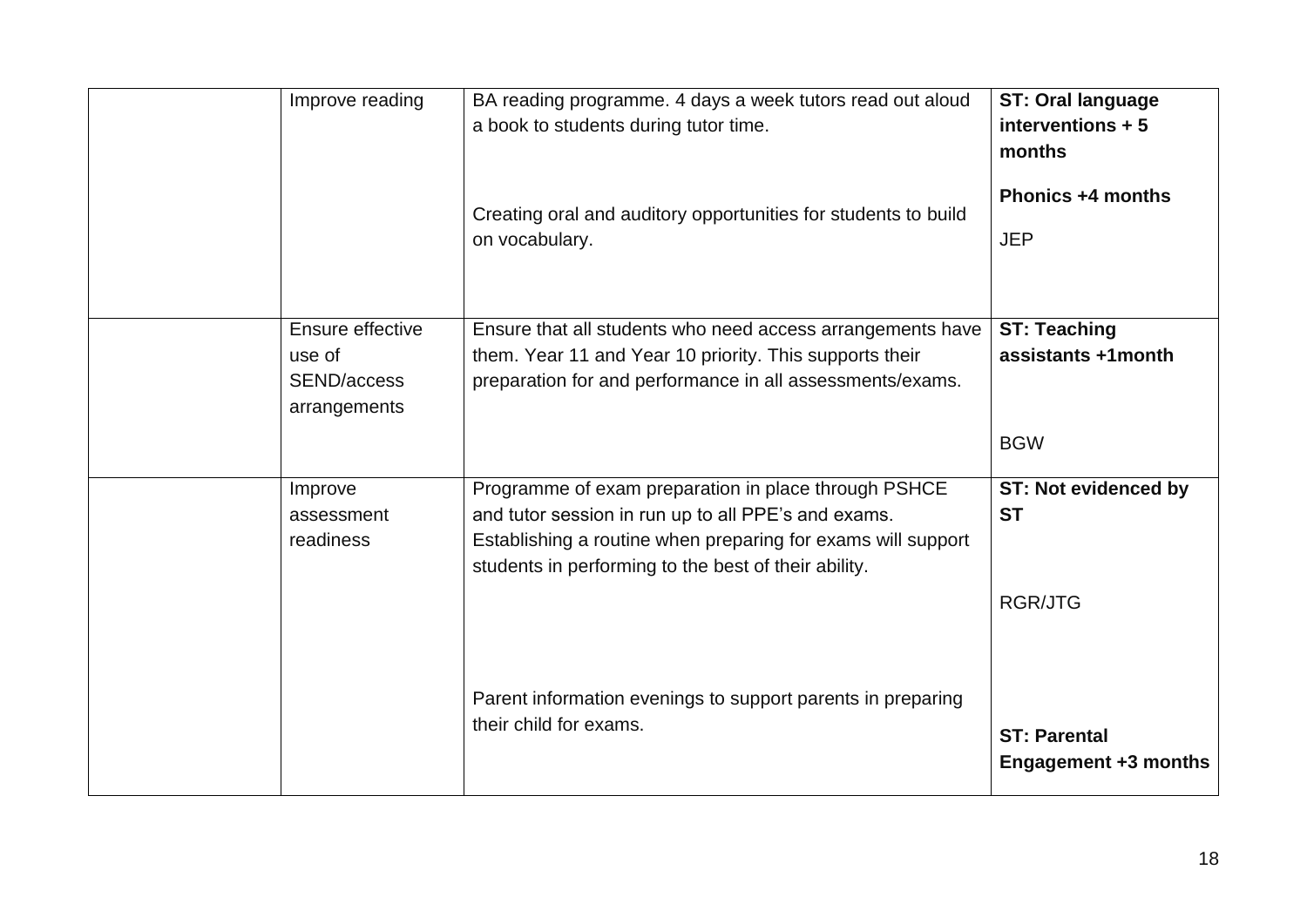|                                                               | Deployment of staff<br>to meet need     | Consideration given through timetabling to ensure that<br>classes with high numbers of PPG have access to teachers<br>with best track record.                                                                                                                                                        | <b>ST: Not evidenced by</b><br><b>ST</b><br><b>KLF/HOF's</b> |
|---------------------------------------------------------------|-----------------------------------------|------------------------------------------------------------------------------------------------------------------------------------------------------------------------------------------------------------------------------------------------------------------------------------------------------|--------------------------------------------------------------|
|                                                               |                                         |                                                                                                                                                                                                                                                                                                      |                                                              |
| To raise the profile of<br>PPG students across<br>the academy | Identification with in<br>class/groups/ | All PPG students to be known by their class teachers.<br>Students can be identified by class teachers and strategies to<br>support are known and understood.<br>Pastoral leads know who their PPG students are and actively<br>seek to promote these students and provide opportunities for<br>them. | KLF/MAT / YL / all<br>teachers                               |
|                                                               | PPG Pupil<br>Passports                  | All PPG students without a current SEND passport will meet<br>with a member of the team to complete. Focus on learning<br>behaviours, aspirations and potential next steps. Also,<br>opportunity to identify and discuss work environment at home<br>and access to resources.                        | <b>MAT/SST</b>                                               |
|                                                               | Staff briefing slides                   | To support with identification and staff knowledge of PPG<br>students. Slide used in every staff briefing identifying a small<br>number of PPG students and their areas of strength and<br>interest.                                                                                                 | <b>MAT</b>                                                   |
|                                                               |                                         |                                                                                                                                                                                                                                                                                                      |                                                              |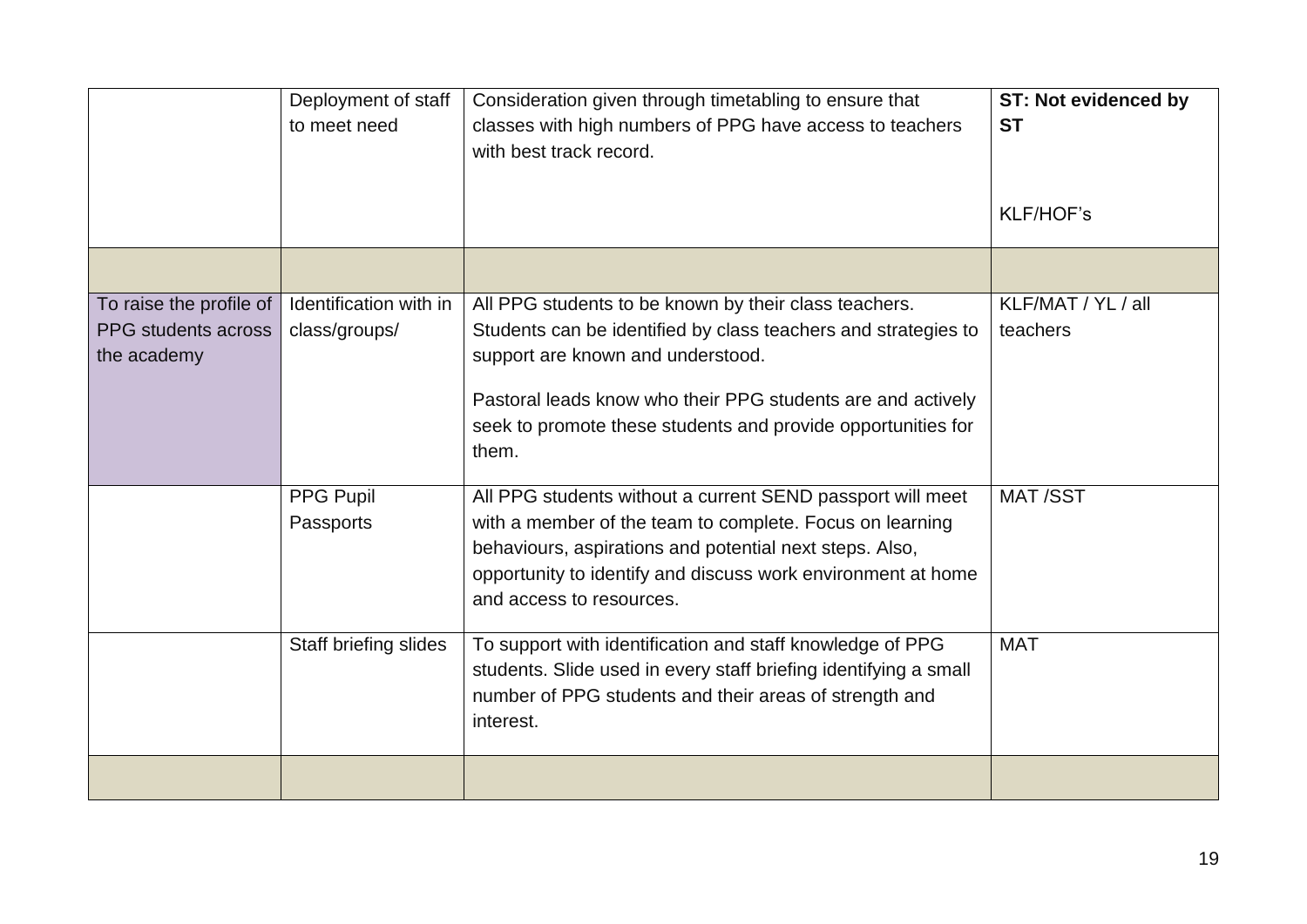| To remove logistical<br>barriers for PPG<br>students | Food    | Availability of breakfast for FSM students to ensure that they<br>are 'Ready to Learn'.<br>Improved punctuality and attendance for FSM students.<br>Safe place for vulnerable students before the start of the<br>Academy day.<br>Opportunity to have a healthy breakfast in keeping with our<br>values and supporting concentration levels throughout the<br>day. (Fare Share contract opportunity) | Breakfast provided to<br>any student free of<br>charge to ensure food at<br>the start of the Academy<br>day.<br>Students, particularly<br>FSM are regularly<br>encouraged to attend.<br><b>Year Teams to direct</b><br>students towards the<br>provision.<br><b>ST: Not evidenced by</b><br><b>ST</b> |
|------------------------------------------------------|---------|------------------------------------------------------------------------------------------------------------------------------------------------------------------------------------------------------------------------------------------------------------------------------------------------------------------------------------------------------------------------------------------------------|-------------------------------------------------------------------------------------------------------------------------------------------------------------------------------------------------------------------------------------------------------------------------------------------------------|
|                                                      | Uniform | FSM/PP students who do not have full, complete uniform are<br>supported where appropriate to remove barrier.<br>Compliance with Academy uniform policy.                                                                                                                                                                                                                                              | Students with high levels<br>of need, from families<br>who have financial<br>difficulties are supported<br>with uniform where<br>appropriate.<br>Increase in inclusion and<br>removes a significant<br>barrier to learning.<br>ST: Uniform +0 months                                                  |